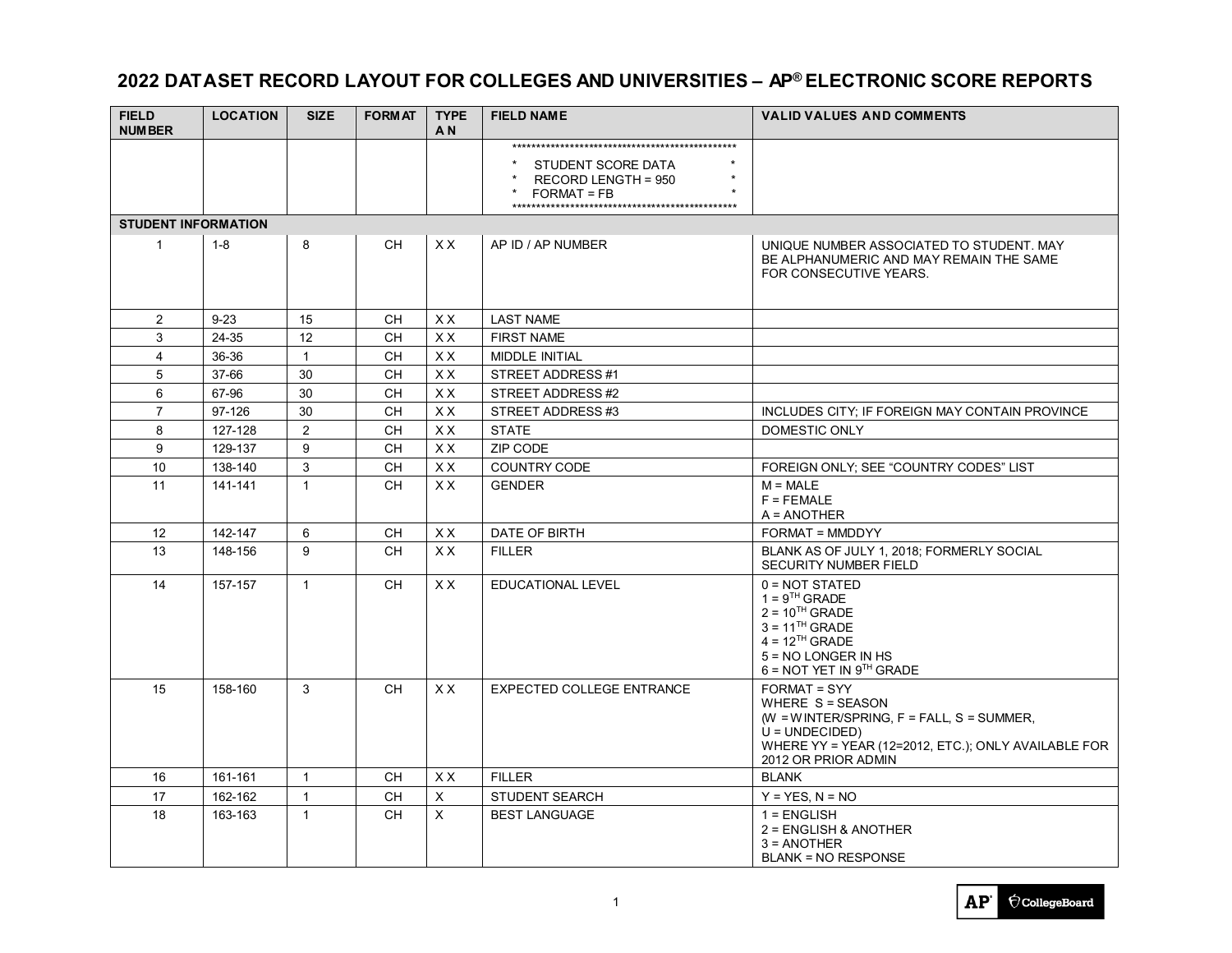| PREVIOUS ATTENDING INSTITUTION (AI) INFORMATION - OCCURS 2 TIMES  |                                                                           |    |           |           |                                   |                                                                                                                                                                                                                                                                                                                                                                                                                           |  |
|-------------------------------------------------------------------|---------------------------------------------------------------------------|----|-----------|-----------|-----------------------------------|---------------------------------------------------------------------------------------------------------------------------------------------------------------------------------------------------------------------------------------------------------------------------------------------------------------------------------------------------------------------------------------------------------------------------|--|
| 19                                                                | 164-164                                                                   | -1 | <b>CH</b> | X         | APPLYING FOR SOPHOMORE STANDING   | $Y = YES$ . $N = NO$                                                                                                                                                                                                                                                                                                                                                                                                      |  |
| 20                                                                | 165-172                                                                   | 8  | CH.       | X X       | <b>FILLER</b>                     | <b>BLANK</b>                                                                                                                                                                                                                                                                                                                                                                                                              |  |
| 21                                                                | 173-174                                                                   | 2  | <b>CH</b> | XX.       | PREVIOUS AI YEAR                  | FORMAT = YY: YEAR STUDENT PREVIOUSLY ATTENDED<br>THIS SCHOOL                                                                                                                                                                                                                                                                                                                                                              |  |
| 22                                                                | 175-180                                                                   | 6  | CН        | XX.       | PREVIOUS AI CODE                  | SCHOOL STUDENT PREVIOUSLY ATTENDED                                                                                                                                                                                                                                                                                                                                                                                        |  |
| 23                                                                | 181-188                                                                   | 8  | CН        | XX        | PREVIOUS AI INFORMATION FOR SET 2 | SAME FORMAT AS 1ST SET                                                                                                                                                                                                                                                                                                                                                                                                    |  |
|                                                                   | AWARDS INFORMATION - OCCURS 6 TIMES (SEQUENTIAL ORDER, MOST RECENT FIRST) |    |           |           |                                   |                                                                                                                                                                                                                                                                                                                                                                                                                           |  |
| 24                                                                | 189-190                                                                   | 2  | CH.       | XX.       | AW ARD TYPE                       | $01 = AP$ SCHOLAR<br>02 = AP SCHOLARWITH HONOR<br>03 = AP SCHOLARWITH DISTINCTION<br>04 = STATE AP SCHOLAR<br>05 = NATIONAL AP SCHOLAR<br>06 = CANADIAN NATIONAL AP SCHOLAR<br>07 = AP INTERNATIONAL DIPLOMA<br>08 = DODEA AP SCHOLAR<br>09 = INTERNATIONAL AP SCHOLAR<br>12 = BERMUDA NATIONAL AP SCHOLAR<br>13 = AP CAPSTONE DIPLOMA<br>14 = AP SEMINAR AND RESEARCH CERTIFICATE<br>15 = AP WITH WE SERVICE RECOGNITION |  |
| 25                                                                | 191-192                                                                   | 2  | <b>CH</b> | X X       | AW ARD YEAR                       | FORMAT = YY                                                                                                                                                                                                                                                                                                                                                                                                               |  |
| 26                                                                | 193-212                                                                   | 20 | <b>CH</b> | <b>XX</b> | AW ARDS SETS 2 THRU 6             | SAME FORMAT AS 1ST SET                                                                                                                                                                                                                                                                                                                                                                                                    |  |
| <b>HIGH SCHOOL INFORMATION</b>                                    |                                                                           |    |           |           |                                   |                                                                                                                                                                                                                                                                                                                                                                                                                           |  |
| 27                                                                | 213-218                                                                   | 6  | CН        | X         | SCHOOL CODE                       |                                                                                                                                                                                                                                                                                                                                                                                                                           |  |
| 28                                                                | 219-248                                                                   | 30 | <b>CH</b> | <b>XX</b> | <b>CONTACT NAME</b>               |                                                                                                                                                                                                                                                                                                                                                                                                                           |  |
| 29                                                                | 249-278                                                                   | 30 | CH        | XX        | <b>INSTITUTION NAME</b>           |                                                                                                                                                                                                                                                                                                                                                                                                                           |  |
| 30                                                                | 279-308                                                                   | 30 | <b>CH</b> | XX        | STREET ADDRESS #1                 |                                                                                                                                                                                                                                                                                                                                                                                                                           |  |
| 31                                                                | 309-338                                                                   | 30 | <b>CH</b> | <b>XX</b> | STREET ADDRESS #2                 |                                                                                                                                                                                                                                                                                                                                                                                                                           |  |
| 32                                                                | 339-368                                                                   | 30 | <b>CH</b> | <b>XX</b> | STREET ADDRESS #3                 |                                                                                                                                                                                                                                                                                                                                                                                                                           |  |
| 33                                                                | 369-370                                                                   | 2  | <b>CH</b> | XX        | <b>STATE</b>                      | DOMESTIC ONLY                                                                                                                                                                                                                                                                                                                                                                                                             |  |
| 34                                                                | 371-375                                                                   | 5  | <b>CH</b> | XX        | ZIP CODE                          | DOMESTIC ONLY                                                                                                                                                                                                                                                                                                                                                                                                             |  |
| <b>COLLEGE INFORM ATION</b>                                       |                                                                           |    |           |           |                                   |                                                                                                                                                                                                                                                                                                                                                                                                                           |  |
| 35                                                                | 376-381                                                                   | 6  | CН        | X         | <b>COLLEGE CODE</b>               |                                                                                                                                                                                                                                                                                                                                                                                                                           |  |
| 36                                                                | 382-411                                                                   | 30 | <b>CH</b> | <b>XX</b> | <b>CONTACT NAME</b>               |                                                                                                                                                                                                                                                                                                                                                                                                                           |  |
| 37                                                                | 412-441                                                                   | 30 | <b>CH</b> | XX.       | <b>INSTITUTION NAME</b>           |                                                                                                                                                                                                                                                                                                                                                                                                                           |  |
| 38                                                                | 442-471                                                                   | 30 | <b>CH</b> | XX.       | STREET ADDRESS#1                  |                                                                                                                                                                                                                                                                                                                                                                                                                           |  |
| 39                                                                | 472-501                                                                   | 30 | CH        | <b>XX</b> | STREET ADDRESS #2                 |                                                                                                                                                                                                                                                                                                                                                                                                                           |  |
| 40                                                                | 502-531                                                                   | 30 | CН        | X X       | STREET ADDRESS #3                 |                                                                                                                                                                                                                                                                                                                                                                                                                           |  |
| 41                                                                | 532-533                                                                   | 2  | CН        | XX        | <b>STATE</b>                      | DOMESTIC ONLY                                                                                                                                                                                                                                                                                                                                                                                                             |  |
| 42                                                                | 534-538                                                                   | 5  | CH.       | XX.       | ZIP CODE                          | <b>DOMESTIC ONLY</b>                                                                                                                                                                                                                                                                                                                                                                                                      |  |
| EXAM SETS - OCCURS 30 TIMES (SEQUENTIAL ORDER, MOST RECENT FIRST) |                                                                           |    |           |           |                                   |                                                                                                                                                                                                                                                                                                                                                                                                                           |  |
| 43                                                                | 539-540                                                                   | 2  | <b>CH</b> | X X       | <b>ADMIN YEAR</b>                 | FORMAT = YY; YEAR STUDENT TOOK EXAM                                                                                                                                                                                                                                                                                                                                                                                       |  |
| 44                                                                | 541-542                                                                   | 2  | <b>CH</b> | <b>XX</b> | <b>EXAM CODE</b>                  | SEE "EXAM CODES" LIST                                                                                                                                                                                                                                                                                                                                                                                                     |  |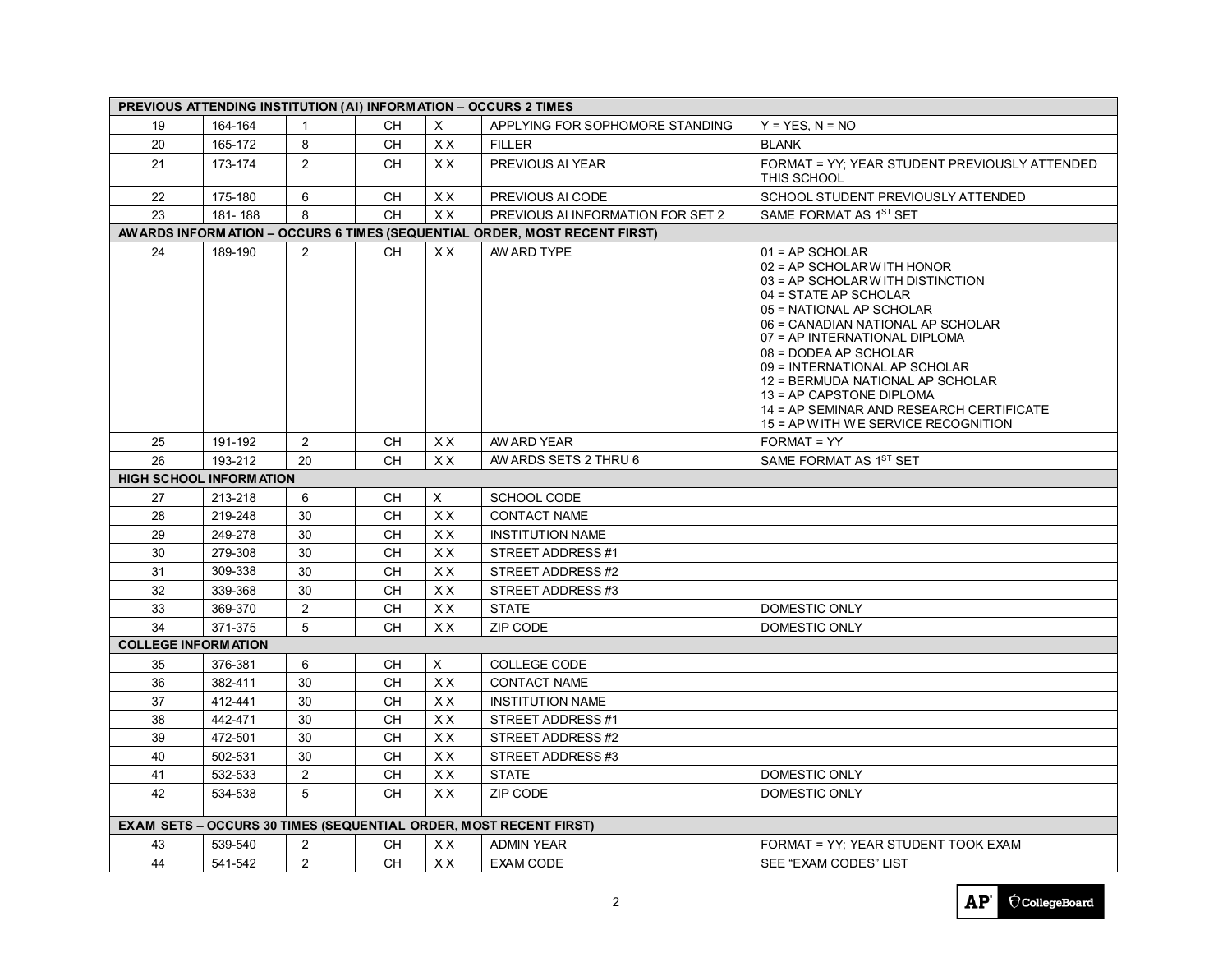| 45                                    | 543-543 | $\overline{1}$ | <b>CH</b> | XX.       | <b>EXAM SCORE</b>                | $1 - 5$                                                                                                                                                                                                                                                                                                                                                                                                                                                                                                                                                                                                                                                  |
|---------------------------------------|---------|----------------|-----------|-----------|----------------------------------|----------------------------------------------------------------------------------------------------------------------------------------------------------------------------------------------------------------------------------------------------------------------------------------------------------------------------------------------------------------------------------------------------------------------------------------------------------------------------------------------------------------------------------------------------------------------------------------------------------------------------------------------------------|
| 46                                    | 544-545 | 2              | <b>CH</b> | <b>XX</b> | <b>IRREGULARITY CODE #1</b>      | SEE "IRREGULARITY CODES" LIST                                                                                                                                                                                                                                                                                                                                                                                                                                                                                                                                                                                                                            |
| 47                                    | 546-547 | 2              | <b>CH</b> | <b>XX</b> | <b>IRREGULARITY CODE #2</b>      | SEE "IRREGULARITY CODES" LIST                                                                                                                                                                                                                                                                                                                                                                                                                                                                                                                                                                                                                            |
| 48                                    | 548-548 | $\overline{1}$ | <b>CH</b> | XX        | <b>EXAM SUPPRESSION FLAG</b>     |                                                                                                                                                                                                                                                                                                                                                                                                                                                                                                                                                                                                                                                          |
| 49                                    | 549-549 | $\overline{1}$ | <b>CH</b> | XX        | <b>CLASS SECTION CODE</b>        | $1 - 9$                                                                                                                                                                                                                                                                                                                                                                                                                                                                                                                                                                                                                                                  |
| 50                                    | 550-868 | 319            | <b>CH</b> | <b>XX</b> | EXAM SETS 2 THRU 30              | SAME FORMAT AS 1ST SET                                                                                                                                                                                                                                                                                                                                                                                                                                                                                                                                                                                                                                   |
| <b>STUDENT INFORM ATION CONTINUED</b> |         |                |           |           |                                  |                                                                                                                                                                                                                                                                                                                                                                                                                                                                                                                                                                                                                                                          |
| 51                                    | 869-874 | 6              | <b>CH</b> | <b>XX</b> | DATE SCORES RELEASED TO COLLEGE  | FORMAT = MMDDYY                                                                                                                                                                                                                                                                                                                                                                                                                                                                                                                                                                                                                                          |
| 52                                    | 875-880 | 6              | <b>CH</b> | <b>XX</b> | DATE OF LAST STUDENT UPDATE      | FORMAT = MMDDYY                                                                                                                                                                                                                                                                                                                                                                                                                                                                                                                                                                                                                                          |
| 53                                    | 881-886 | 6              | <b>CH</b> | XX        | DATE OF THIS REPORT              | <b>FORMAT = MMDDYY</b>                                                                                                                                                                                                                                                                                                                                                                                                                                                                                                                                                                                                                                   |
| 54                                    | 887-888 | 2              | <b>CH</b> | XX        | <b>SERVICE TYPE</b>              | AI, DI                                                                                                                                                                                                                                                                                                                                                                                                                                                                                                                                                                                                                                                   |
| 55                                    | 889-892 | $\overline{4}$ | <b>CH</b> | <b>XX</b> | <b>SERVICE CODE</b>              |                                                                                                                                                                                                                                                                                                                                                                                                                                                                                                                                                                                                                                                          |
| $\overline{56}$                       | 893-900 | 8              | <b>CH</b> | XX        | ORDERING INSTITUTION KEY         |                                                                                                                                                                                                                                                                                                                                                                                                                                                                                                                                                                                                                                                          |
| 57                                    | 901-911 | 11             | CH.       | <b>XX</b> | RACE/ETHNICITY STUDENT RESPONSE  | ALL BYTES CONTAIN EITHER A SPACE OR A 'Y'. A 'Y'<br>INDICATES VALUE WAS SELECTED BY THE STUDENT.<br>POSITION 1 = CUBAN<br>POSITION 2 = MEXICAN<br>POSITION 3 = PUERTO RICAN<br>POSITION 4 = OTHER HISPANIC OR LATINO<br>POSITION 5 = NON-HISPANIC OR LATINO<br>POSITION 6 = AMERICAN INDIAN OR ALASKA<br><b>NATIVE</b><br>POSITION 7 = ASIAN (INCLUDING INDIAN<br>SUBCONTINENT AND PHILIPPINES ORIGIN)<br>POSITION 8 = BLACK OR AFRICAN AMERICAN<br>(INCLUDING AFRICA AND AFRO-CARIBBEAN ORIGIN)<br>POSITION 9 = NATIVE HAWAIIAN OR OTHER PACIFIC<br><b>ISLANDER</b><br>POSITION 10 = W HITE (INCLUDING MIDDLE EASTERN<br>ORIGIN)<br>POSITION 11 = OTHER |
| 58                                    | 912-933 | 22             | <b>CH</b> | <b>XX</b> | <b>FILLER</b>                    | <b>BLANK</b>                                                                                                                                                                                                                                                                                                                                                                                                                                                                                                                                                                                                                                             |
| 59                                    | 934-935 | 2              | CH.       | <b>XX</b> | DERIVED AGGREGATE RACE ETHNICITY | $00 = NO$ RESPONSE<br>01 = AMERICAN INDIAN/ALASKA NATIVE<br>$02 = ASIAN$<br>03 = BLACK/AFRICAN AMERICAN<br>04 = HISPANIC/LATINO<br>08 = NATIVE HAW AIIAN OR OTHER PACIFIC ISLANDER<br>$09 = W$ HITE<br>$10 =$ OTHER<br>12 = TWO OR MORE RACES, NON-HISPANIC                                                                                                                                                                                                                                                                                                                                                                                              |
| 60                                    | 936-950 | 15             | CH.       | XX.       | <b>FILLER</b>                    | <b>BLANK</b>                                                                                                                                                                                                                                                                                                                                                                                                                                                                                                                                                                                                                                             |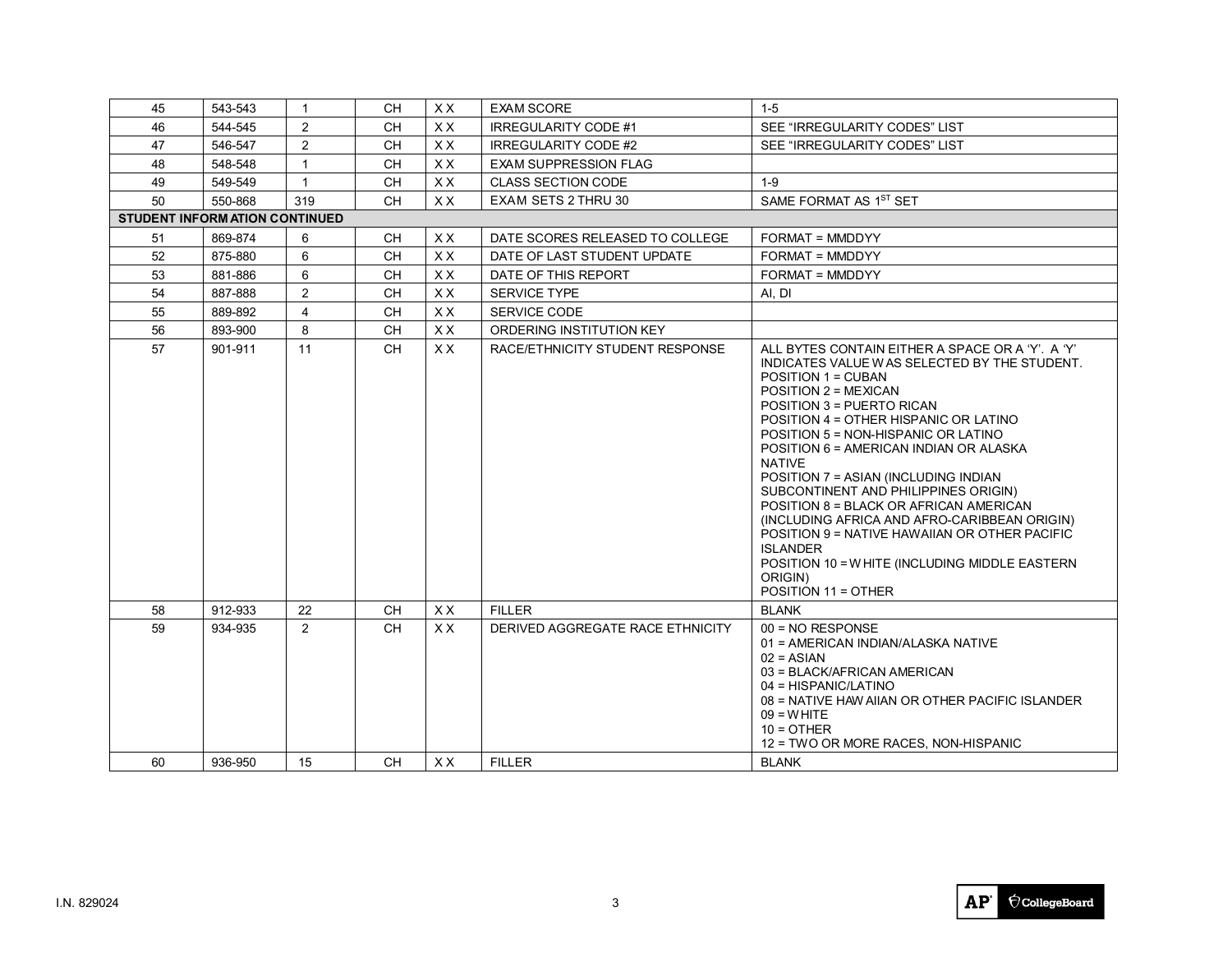#### EXAM CODE NO EXAM TITLE

### IRREGULARITY CODE NO. IRREGULARITY CODE DESCRIPTION

| 07  | UNITED STATES HISTORY                         | 20 |
|-----|-----------------------------------------------|----|
| 13  | <b>ART HISTORY</b>                            | 34 |
| 14  | <b>DRAWING</b>                                | 37 |
| 15  | 2D ART AND DESIGN                             | 38 |
| 16  | 3D ART AND DESIGN                             | 40 |
| 20  | <b>BIOLOGY</b>                                | 42 |
| 22  | <b>SEMINAR</b>                                | 44 |
| 23  | <b>RESEARCH</b>                               | 51 |
| 25  | <b>CHEMISTRY</b>                              | 57 |
| 28  | CHINESE LANGUAGE AND CULTURE                  | 66 |
| 31  | <b>COMPUTER SCIENCE A</b>                     |    |
| 32  | <b>COMPUTER SCIENCE PRINCIPLES</b>            |    |
| 34  | <b>ECONOMICS: MICROECONOMICS</b>              |    |
| 35  | <b>ECONOMICS: MACROECONOMICS</b>              |    |
| 36  | ENGLISH LANGUAGE AND COMPOSITION              |    |
| 37  | ENGLISH LITERATURE AND COMPOSITION            |    |
| 40  | <b>ENVIRONMENTAL SCIENCE</b>                  |    |
| 43  | EUROPEAN HISTORY                              |    |
| 48  | FRENCH LANGUAGE AND CULTURE                   |    |
| 53  | <b>HUMAN GEOGRAPHY</b>                        |    |
| 55  | <b>GERMAN LANGUAGE AND CULTURE</b>            |    |
| 57  | <b>GOVERNMENT AND POLITICS: UNITED STATES</b> |    |
| 58  | <b>GOVERNMENT AND POLITICS: COMPARATIVE</b>   |    |
| 60  | LATIN                                         |    |
| 62  | <b>ITALIAN LANGUAGE AND CULTURE</b>           |    |
| 64  | JAPANESE LANGUAGE AND CULTURE                 |    |
| 66  | CALCULUS AB                                   |    |
| 68  | <b>CALCULUS BC</b>                            |    |
| 69  | - CALCULUS AB SUBSCORE                        |    |
| 75  | <b>MUSIC THEORY</b>                           |    |
| 76  | - AURAL SUBSCORE                              |    |
| 77  | - NONAURAL SUBSCORE                           |    |
| *78 | PHYSICS B                                     |    |
| 80  | PHYSICS C: MECHANICS                          |    |
| 82  | PHYSICS C: ELECTRICITY AND MAGNETISM          |    |
| 83  | <b>PHYSICS 1</b>                              |    |
| 84  | PHYSICS <sub>2</sub>                          |    |
| 85  | <b>PSYCHOLOGY</b>                             |    |
| 87  | SPANISH LANGUAGE AND CULTURE                  |    |
| 89  | SPANISH LITERATURE AND CULTURE                |    |
| 90  | <b>STATISTICS</b>                             |    |
| 93  | <b>WORLD HISTORY: MODERN</b>                  |    |

\* EXAM NO LONGER ADMINISTERED

Please note that starting with the 2020 AP exam administration the following subjects were renamed. The exam codes for these have not changed, only the names.

- Drawing was previously known as Studio Art: Drawing
- 2-D Art and Design was previously known as Studio Art: 2-D Design
- 3-D Art and Design was previously known as Studio Art: 3-D Design
- World History: Modern was previously known as World History

| -20 | SCHOOL REPORTED UNDERTIMING OF 5 MINUTES OR LESS                |
|-----|-----------------------------------------------------------------|
| 34  | SCHOOL REPORTED DISTRACTION DURING EXAM                         |
| -37 | PORTION OF EXAM LOST - SCORE PROJECTED FROM REMAINDER           |
| 38  | MEDIA NOT SCORABLE - SCORE PROJECTED FROM REMAINDER             |
| 40  | SCHOOL REPORTED UNDERTIMING OF MORE THAN 5 MINUTES              |
| 42  | PORTION UNSCORABLE - SCORE PROJECTED FROM REMAINDER             |
| 44  | SCORE PROJECTED FROM MULTIPLE-CHOICE SECTION                    |
| 51  | SCORE PROJECTED FROM FREE-RESPONSE SECTION                      |
| 57  | SCORE PROJECTED FROM MULTIPLE-CHOICE AND FREE-RESPONSE SECTIONS |
|     |                                                                 |

SCHOOL REPORTED OVERTIMING OF MORE THAN 5 MINUTES

4

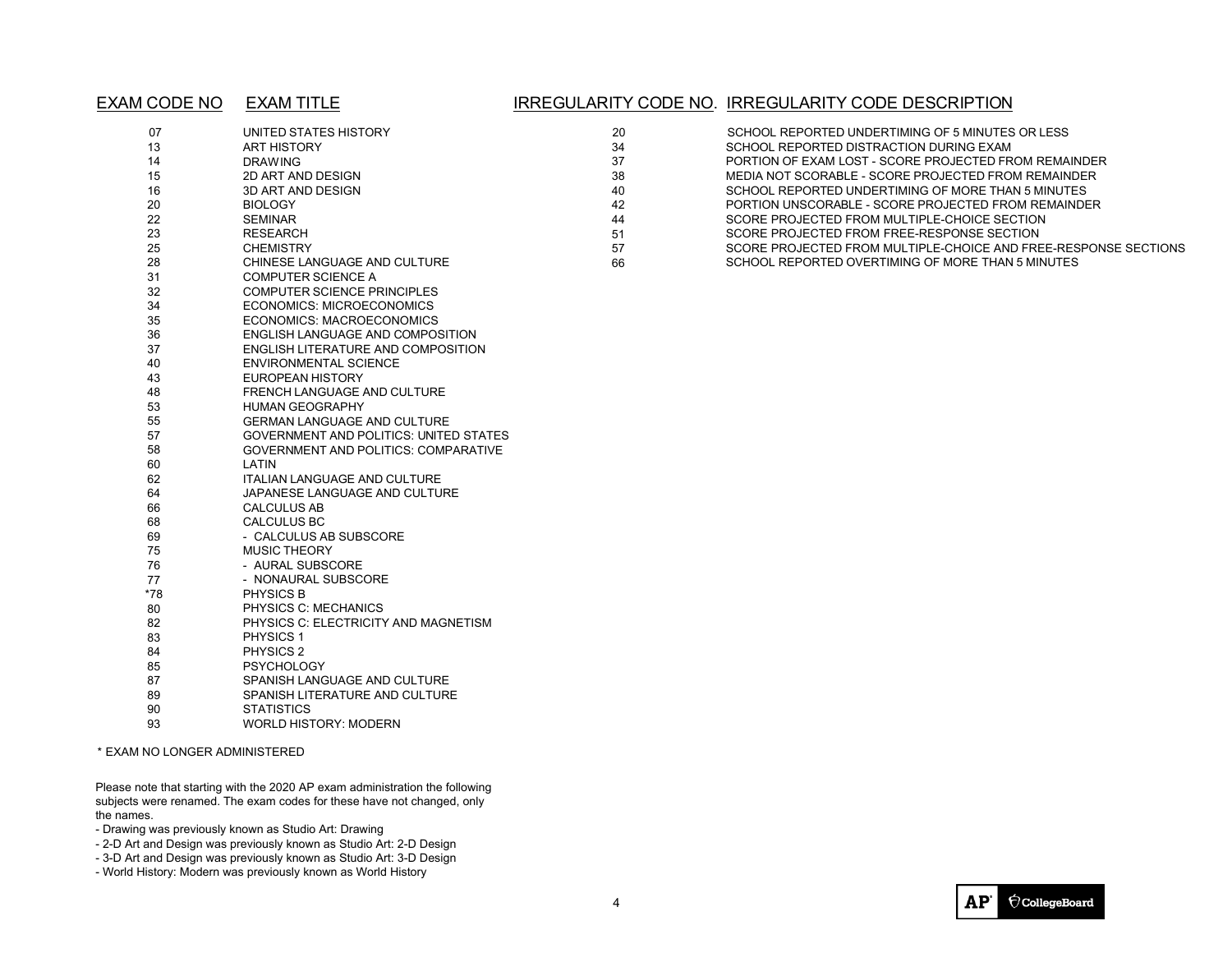## COUNTRY CODES

| 002 | <b>ALAND ISLANDS</b>            |
|-----|---------------------------------|
| 001 | AFGHANISTAN                     |
| 003 | <b>ALBANIA</b>                  |
| 650 | ALBERTA CANADA                  |
| 005 | <b>ALGERIA</b>                  |
| 007 | AMERICAN SAMOA                  |
| 008 | <b>ANDORRA</b>                  |
| 010 | ANGOLA                          |
|     | ANGUILLA                        |
| 011 |                                 |
| 009 | <b>ANTARCTICA</b>               |
| 012 | ANTIGUA / BARBUDA               |
| 015 | <b>ARGENTINA</b>                |
| 016 | <b>ARMENIA</b>                  |
| 017 | <b>ARUBA</b>                    |
| 020 | AUSTRALIA                       |
| 025 | <b>AUSTRIA</b>                  |
| 029 | AZERBAIJAN                      |
| 035 | <b>BAHAMAS</b>                  |
| 040 | <b>BAHRAIN</b>                  |
| 045 | <b>BANGLADESH</b>               |
| 050 | <b>BARBADOS</b>                 |
| 094 | <b>BELARUS</b>                  |
| 055 | <b>BELGIUM</b>                  |
| 056 | <b>BELIZE</b>                   |
| 058 | <b>BENIN</b>                    |
| 060 | <b>BERMUDA</b>                  |
|     |                                 |
| 063 | BHUTAN                          |
| 065 | <b>BOLIVIA</b>                  |
| 660 | BONAIRE, SINT EUSTATIUS, &      |
|     | SABA                            |
| 069 | BOSNIA AND HERZEGOVINA          |
| 070 | <b>BOTSWANA</b>                 |
| 661 | <b>BOUVET ISLAND</b>            |
| 075 | <b>BRAZIL</b>                   |
| 651 | <b>BRITISH COLUMBIA CANADA</b>  |
| 662 | BRITISH INDIAN OCEAN            |
|     | TERRITORY                       |
| 081 | <b>BRUNEI DARUSSALAM</b>        |
| 085 | BULGARIA                        |
| 593 | <b>BURKINA FASO</b>             |
| 092 | <b>BURUNDI</b>                  |
| 307 | <b>CAMBODIA</b>                 |
| 095 | CAMEROON                        |
| 105 | <b>CANARY ISLANDS</b>           |
| 106 | <b>CAPE VERDE</b>               |
| 110 | <b>CAYMAN ISLANDS</b>           |
|     |                                 |
| 113 | <b>CENTRAL AFRICAN REPUBLIC</b> |
| 114 | CHAD                            |
| 115 | CHILE                           |
| 457 | CHINA, PEOPLE'S REPUBLIC OF     |
| 663 | <b>CHRISTMAS ISLAND</b>         |
| 664 | <b>COCOS (KEELING) ISLANDS</b>  |

| 120 | <b>COLOMBIA</b>           |
|-----|---------------------------|
| 122 | <b>COMOROS</b>            |
| 630 | <b>CONGO DEMOCRATIC</b>   |
|     | <b>REPUBLIC</b>           |
| 125 | <b>CONGO, REPUBLIC</b>    |
|     | (BRAZZAVILLE)             |
| 126 | <b>COOK ISLAND</b>        |
| 130 | <b>COSTA RICA</b>         |
| 290 | COTE D'IVOIRE             |
| 133 | CROATIA                   |
| 135 | <b>CUBA</b>               |
| 665 | <b>CURACAO</b>            |
| 140 | <b>CYPRUS</b>             |
| 142 | <b>CZECH REPUBLIC</b>     |
| 150 | <b>DENMARK</b>            |
| 153 | DJIBOUTI                  |
| 154 | DOMINICA, COMMONWEALTH    |
|     | OF                        |
| 155 | <b>DOMINICAN REPUBLIC</b> |
| 165 | <b>ECUADOR</b>            |
| 170 | <b>EGYPT</b>              |
| 175 | EL SALVADOR               |
| 180 | <b>ENGLAND</b>            |
| 183 | <b>EQUATORIAL GUINEA</b>  |
| 182 | <b>ERITREA</b>            |
| 184 | <b>ESTONIA</b>            |
| 185 | <b>ETHIOPIA</b>           |
| 187 | <b>FAROE ISLANDS</b>      |
| 666 | <b>FALKLAND ISLANDS</b>   |
|     | (MALVINAS)                |
| 190 | FIJI                      |
| 195 | <b>FINLAND</b>            |
| 200 | <b>FRANCE</b>             |
| 203 | <b>FRENCH GUIANA</b>      |
| 202 | <b>FRENCH POLYNESIA</b>   |
| 667 | <b>FRENCH SOUTHERN</b>    |
|     | TERRITORIES               |
| 204 | GABON                     |
| 205 | <b>GAMBIA</b>             |
| 208 | <b>GEORGIA</b>            |
| 210 | <b>GERMANY</b>            |
| 215 | <b>GHANA</b>              |
| 217 | <b>GIBRALTAR</b>          |
| 220 | <b>GREECE</b>             |
| 225 | <b>GREENLAND</b>          |
| 227 | <b>GRENADA</b>            |
| 228 | <b>GUADALOUPE</b>         |
| 229 | <b>GUAM</b>               |
| 230 | <b>GUATEMALA</b>          |
| 668 | <b>GUERNSEY</b>           |
| 233 | <b>GUINEA</b>             |
| 234 | <b>GUINEA-BISSAU</b>      |

| 235 | GUYANA                         | 370 |
|-----|--------------------------------|-----|
| 240 | HAITI                          | 671 |
| 669 | HEARD ISLE AND MCDONALD        | 375 |
|     | <b>ISLES</b>                   | 107 |
| 245 | <b>HONDURAS</b>                |     |
| 250 | <b>HONG KONG</b>               | 377 |
| 251 | <b>HUNGARY</b>                 | 376 |
| 255 | <b>ICELAND</b>                 | 378 |
| 260 | <b>INDIA</b>                   | 379 |
| 265 | <b>INDONESIA</b>               | 383 |
| 270 | <b>IRAN</b>                    | 381 |
| 273 | <b>IRAQ</b>                    | 380 |
| 275 | <b>IRELAND</b>                 | 385 |
| 277 | <b>ISLE OF MAN</b>             | 090 |
| 280 | <b>ISRAEL</b>                  | 388 |
| 285 | <b>ITALY</b>                   | 386 |
| 295 | JAMAICA                        | 387 |
| 300 | <b>JAPAN</b>                   | 390 |
| 670 | <b>JERSEY</b>                  | 654 |
| 305 | <b>JORDAN</b>                  | 396 |
| 308 | KAZAKHSTAN                     | 405 |
| 310 | <b>KENYA</b>                   | 643 |
| 312 | <b>KIRIBATI</b>                | 420 |
| 314 | KOREA (DPR)                    | 425 |
| 315 | KOREA (ROK)                    | 430 |
| 686 | KOSOVO                         | 433 |
| 320 | KUWAIT                         | 672 |
| 323 | <b>KYRGYZSTAN</b>              | 434 |
| 325 | LAOS                           | 644 |
| 328 | LATVIA                         | 435 |
| 330 | <b>LEBANON</b>                 | 645 |
| 333 | <b>LESOTHO</b>                 | 652 |
| 335 | <b>LIBERIA</b>                 | 443 |
| 340 | <b>LIBYA</b>                   | 646 |
| 343 | <b>LIECHTENSTEIN</b>           | 999 |
| 344 | <b>LITHUANIA</b>               | 445 |
| 345 | LUXEMBOURG                     | 447 |
| 347 | <b>MACAU</b>                   | 611 |
| 348 | MACEDONIA, THE FORMER YUGOSLAV | 450 |
|     | <b>REPUBLIC OF</b>             | 400 |
| 350 | MADAGASCAR                     | 455 |
| 353 | <b>MADEIRA ISLANDS</b>         | 460 |
| 355 | MALAWI                         | 465 |
| 360 | MALAYSIA                       | 673 |
| 361 | MALDIVES                       | 470 |
| 363 | <b>MALI</b>                    | 475 |
| 365 | <b>MALTA</b>                   | 647 |
| 653 | <b>MANITOBA CANADA</b>         |     |
| 367 | NORTHERN MARIANA ISLANDS       | 474 |
| 368 | <b>MARSHALL ISLANDS</b>        | 477 |
| 366 | MARTINIQUE                     | 648 |
| 369 | MAURITANIA                     | 482 |
|     |                                |     |

**MAURITIUS MAYOTTE MEXICO** MICRONESIA, FEDERATED STATES OF MIDWAY ISLANDS **MOLDOVA MONACO MONGOLIA MONTENEGRO MONTSERRAT MOROCCO MOZAMBIQUE MYANMAR NAMIBIA NAURU NEPAL NETHERLANDS NEW BRUNSWICK CANADA** NEW CALEDONIA NEW ZEALAND NEW FOUNDLAND CANADA **NICARAGUA NIGER NIGERIA** NIUE ISLAND NORFOLK ISLAND 434 NORTHERN IRELAND NORTHWEST TERRITORY CANADA **NORWAY** 645 NOVA SCOTIA CANADA NUNAVUT CANADA **OMAN** ONTARIO CANADA **OTHER PAKISTAN PALAU** PALESTINE, STATE OF **PANAMA** PAPUA NEW GUINEA **PARAGUAY PERU PHILIPPINES PITCAIRN** POLAND **PORTUGAL** PRINCE EDWARD ISLAND CANADA PUERTO RICO **QATAR** QUEBEC CANADA **REUNION**